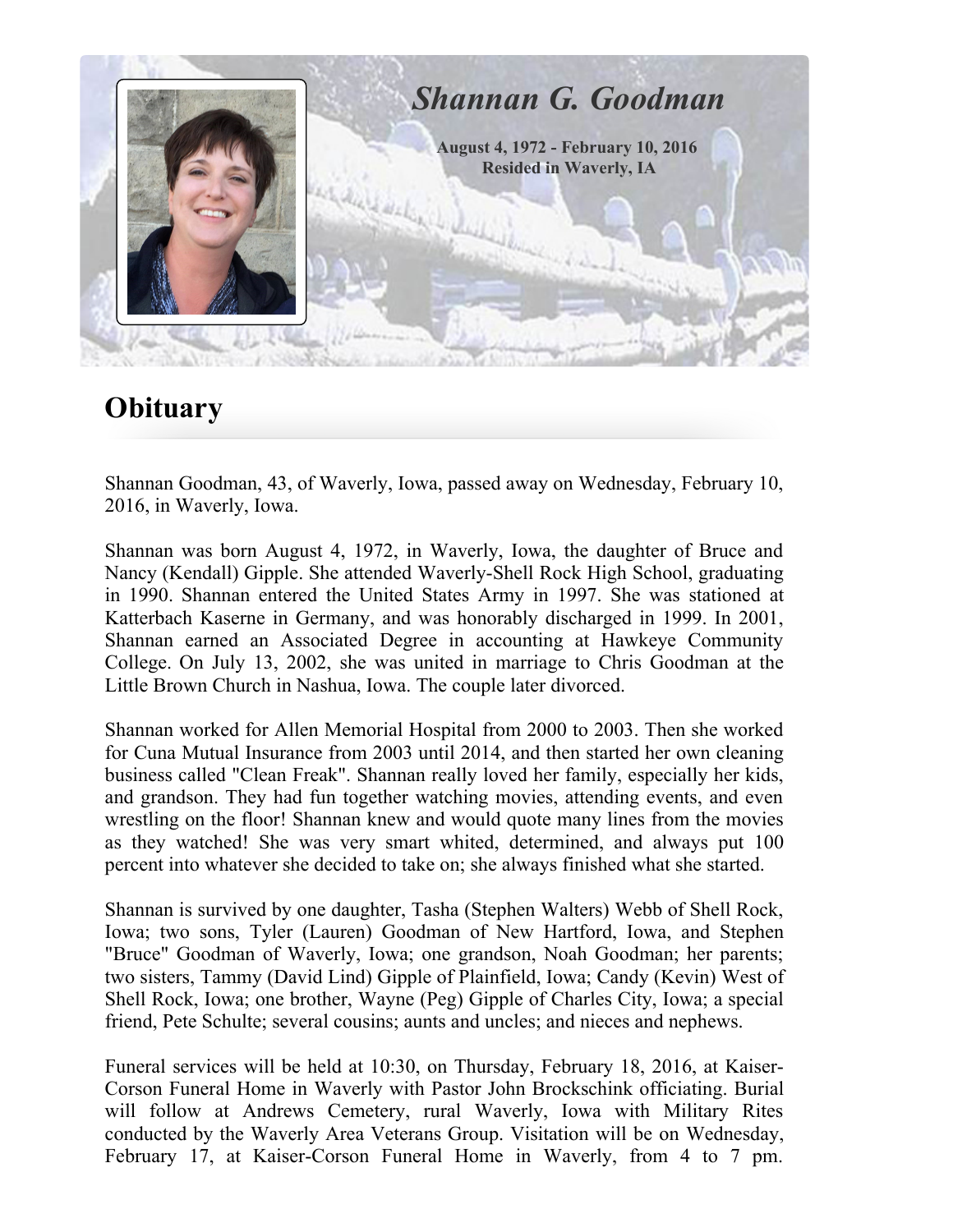Memorials may be directed to the family for later designation. Online condolences may be left at www.kaisercorson.com. Kaiser-Corson Funeral Home in Waverly is assisting the family.  $319-352-1187$ 

# Guestbook

Lisa [Hinz](http://www.kaisercorson.com/_mgxroot/obits/print.php?id=1589242&obit_text=1&main_obit_photo=1&memories=1&all_photo=1&service_info=1&print_all=1&) Created: February 18, 2016

I'm sharing this on behalf of the North East territory team. I've received many messages letting me know how very sad they are to hear the news of Shannan's passing. As I spoke from one team member to the next I wanted to be sure you knew just how many lives she touched. They all shared with me the same message: what a wonderful person, always friendly, knowledgeable, reliable & willing to help. May your family find comfort in knowing what an incredible person Shannan was to her CUNA family. We will all miss our friend very much. May she rest in peace. Sending all our deepest sympathy  $&$  condolences from the NE team

Kerry [Bardwell](http://www.kaisercorson.com/_mgxroot/obits/print.php?id=1589242&obit_text=1&main_obit_photo=1&memories=1&all_photo=1&service_info=1&print_all=1&) Created: February 18, 2016

My deepest sympathy on hearing the news of Shannon's passing. She was always a pleasure to speak with and was of great professionalism and help to me when called upon at CUNA. I am truly sorry for your loss.



Doug [Freeman](http://www.kaisercorson.com/_mgxroot/obits/print.php?id=1589242&obit_text=1&main_obit_photo=1&memories=1&all_photo=1&service_info=1&print_all=1&) Created: February 18, 2016

I am so sorry to hear of Shannon's passing. Working in the field at CUNA, I enjoyed and appreciated Shannon's sence of purpose and her humor. She was always prompt and dependable in working out problems or answering questions.

Shannon, I'm finer than frog hair and pray that you are too!



Tim [Carlson](http://www.kaisercorson.com/_mgxroot/obits/print.php?id=1589242&obit_text=1&main_obit_photo=1&memories=1&all_photo=1&service_info=1&print_all=1&) Created: February 18, 2016

Please accept my deepest and most heartfelt condolences on Shannan's passing; I enjoyed my business interactions with her while she was at CUNA. She was always a consummate professional when she visited our credit union and was a pleasure to work with.



Doug and [Linda](http://www.kaisercorson.com/_mgxroot/obits/print.php?id=1589242&obit_text=1&main_obit_photo=1&memories=1&all_photo=1&service_info=1&print_all=1&) Bird Created: February 17, 2016

Bruce and Nancy, so sorry to hear of your loss. Our prayers and thoughts are wih you.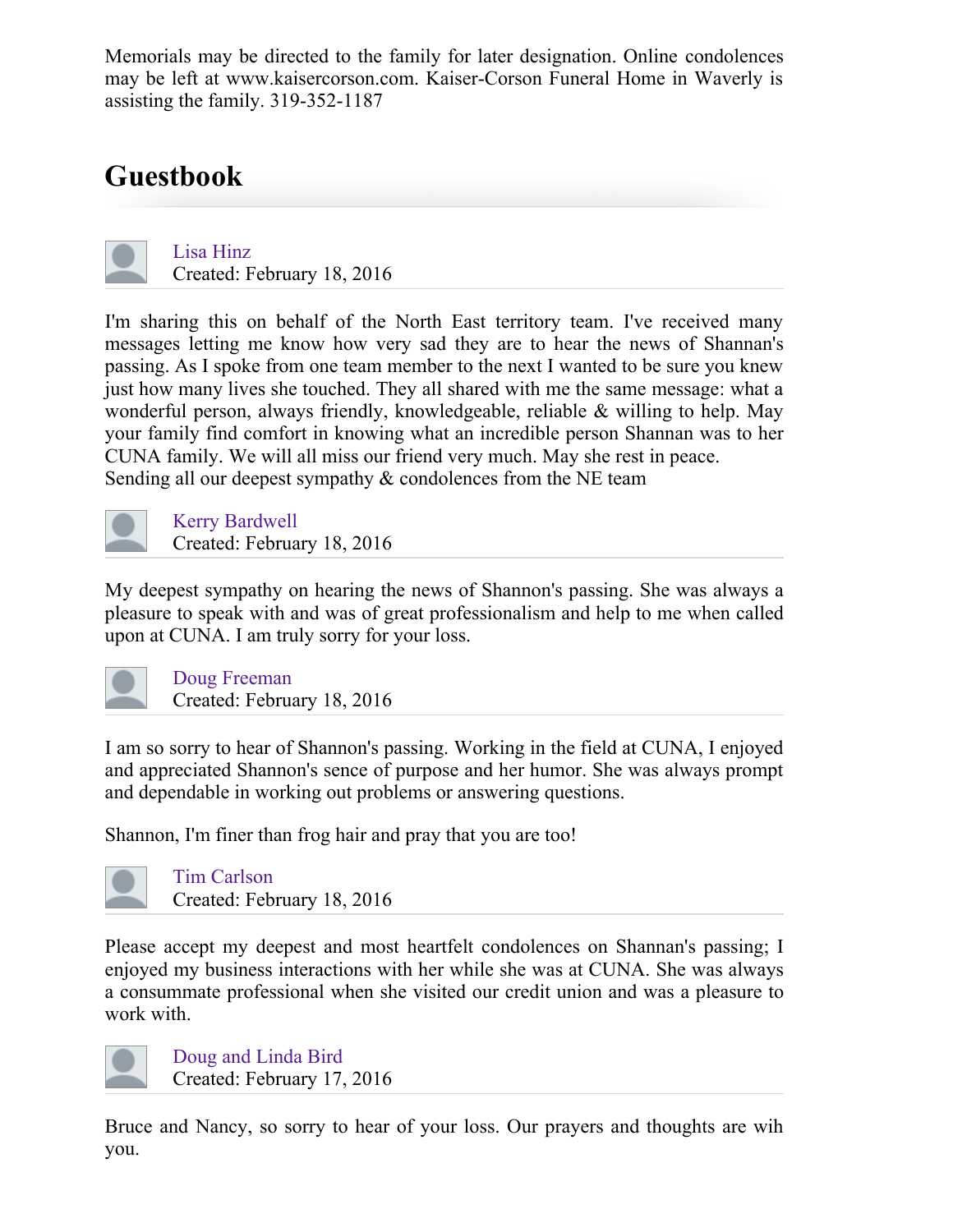

My thoughts and prayers to Shannan and her entire family. I had the pleasure to work with Shannan at CUNA Brokerage. She was special to work with and was a very good person. Honest, straightforward and committed both at work and in life. Carpe diem.



v. [thompson](http://www.kaisercorson.com/_mgxroot/obits/print.php?id=1589242&obit_text=1&main_obit_photo=1&memories=1&all_photo=1&service_info=1&print_all=1&) Created: February 15, 2016

My sincere condolences to the family of Shanna Goodman. May you find comfort in your loving memories, and in knowing that Shannan is in the safest place possible â  $\mathbf{E}^{\prime\prime}$  Jehovah Godâ $\mathbf{E}^{\prime\prime}$  memory. (Malachi 3:16) The Biblical accounts of the resurrection are so sure that soon you too will have an opportunity to hear God $\hat{a} \in T^{M}$ s Son, Jesus, say, as he did to Lazarus:  $\hat{a} \in \text{Shannan}$ , come on out! $\hat{a} \in \text{TM}$  to a resurrection of everlasting life in paradise on earth. (John 11:43) With deepest sympathy,

For more comfort regarding the resurrection promise, please visit [jw.org](http://jw.org/).



Penny [Hoeper](http://www.kaisercorson.com/_mgxroot/obits/print.php?id=1589242&obit_text=1&main_obit_photo=1&memories=1&all_photo=1&service_info=1&print_all=1&) Created: February 14, 2016

I am shocked and saddened by this news. My deepest condolences. Shannon will be missed by many. She was a joy to work with and a very fun person to talk with and be around. May your happy memories bring you comfort through this very difficult time.



Mary [Heinemann](http://www.kaisercorson.com/_mgxroot/obits/print.php?id=1589242&obit_text=1&main_obit_photo=1&memories=1&all_photo=1&service_info=1&print_all=1&) Created: February 13, 2016

Wayne and Peg, so sorry to hear about your loss. Please extend my prayers and sympathy to the rest of the family. No one knows what you are really going through unless you have been through something like this yourself. I have been and I do understand. It will be a hard road to go down but God will see you thru it.



[Tracie](https://disqus.com/by/traciefette/) Fette Created: February 13, 2016

My heart is heavy with the news of Shannon's passing. I spent many a breaks full of laughter with her. She always put a smile on those that surrounded her. May her fun loving memories help your hearts now and the coming days. My thoughts and prayers are with you all. RIP my friend...



Randy & Kathy [Schunk](http://www.kaisercorson.com/_mgxroot/obits/print.php?id=1589242&obit_text=1&main_obit_photo=1&memories=1&all_photo=1&service_info=1&print_all=1&) Created: February 12, 2016

So sorry to hear of your loss. Our thoughts and prayers go out the family

Created: February 12, 2016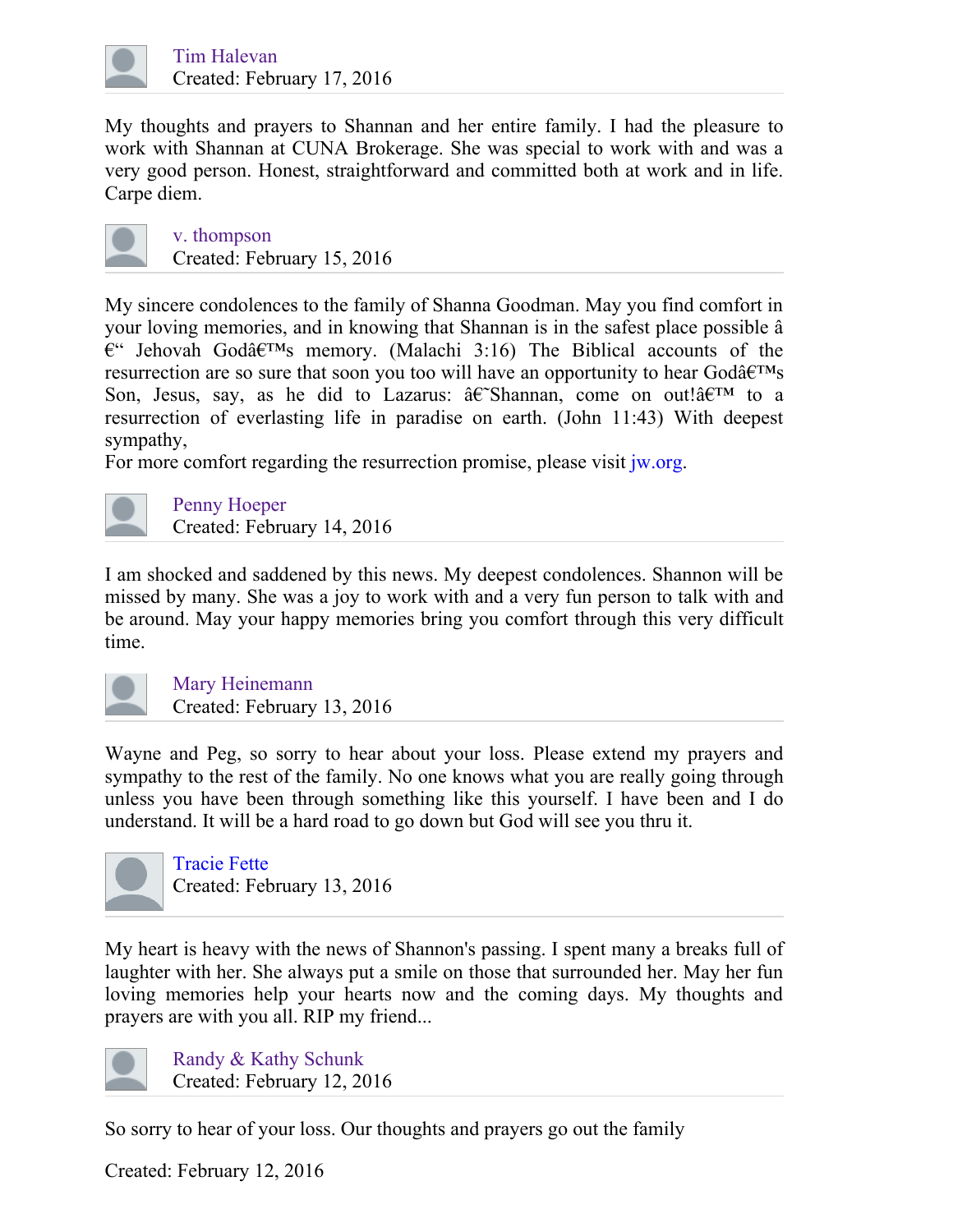

I am without words! I am sorry for your family. What a hole you must have. However, being blessed with her company for such a short while .....I know you have many great memories to fill that hole. Wow!!! I am at a loss for words. Our thoughts and prayers are with you!



Nate [Frazee](http://www.kaisercorson.com/_mgxroot/obits/print.php?id=1589242&obit_text=1&main_obit_photo=1&memories=1&all_photo=1&service_info=1&print_all=1&) Created: February 12, 2016

Bruce, Nancy and family--our prayers are with you during this time. Wish we were there to express our feelings in person. Nate and Mary Linda



Susan [Weber](http://www.kaisercorson.com/_mgxroot/obits/print.php?id=1589242&obit_text=1&main_obit_photo=1&memories=1&all_photo=1&service_info=1&print_all=1&) Created: February 12, 2016

I am so sorry to hear this news. I worked with Shannan at CBSI and was always happy to hear her voice on the phone. My thoughts and prayers to her family and friends



Nick and Kali [Eastin](http://www.kaisercorson.com/_mgxroot/obits/print.php?id=1589242&obit_text=1&main_obit_photo=1&memories=1&all_photo=1&service_info=1&print_all=1&) Created: February 12, 2016

Bruce and Nancy, please know we are thinking of you and your family at this time of loss.



Jenni [Christophel](http://www.kaisercorson.com/_mgxroot/obits/print.php?id=1589242&obit_text=1&main_obit_photo=1&memories=1&all_photo=1&service_info=1&print_all=1&) Neber Created: February 12, 2016

I am so very sorry for your loss. Words can't express how terrible this is to not have Shannon with us. I always remember her smiling and laughing. We had many good times together years ago in school.



Bill [Goldaris](http://www.kaisercorson.com/_mgxroot/obits/print.php?id=1589242&obit_text=1&main_obit_photo=1&memories=1&all_photo=1&service_info=1&print_all=1&) Created: February 12, 2016

Shannan - we very much missed you when you left Cuna Brokerage. Now we will miss you so much more.



Karen [Mcroberts](http://www.kaisercorson.com/_mgxroot/obits/print.php?id=1589242&obit_text=1&main_obit_photo=1&memories=1&all_photo=1&service_info=1&print_all=1&) Created: February 12, 2016

I am so sorry to hear of your loss. I will always remember the vibrant young woman I met so many years ago. Prayers to all the family. Hugs to all.



[Stephanie](http://www.kaisercorson.com/_mgxroot/obits/print.php?id=1589242&obit_text=1&main_obit_photo=1&memories=1&all_photo=1&service_info=1&print_all=1&) Meyer Created: February 12, 2016

My thoughts and prayers are with Shannan's family and friends. Shannann and I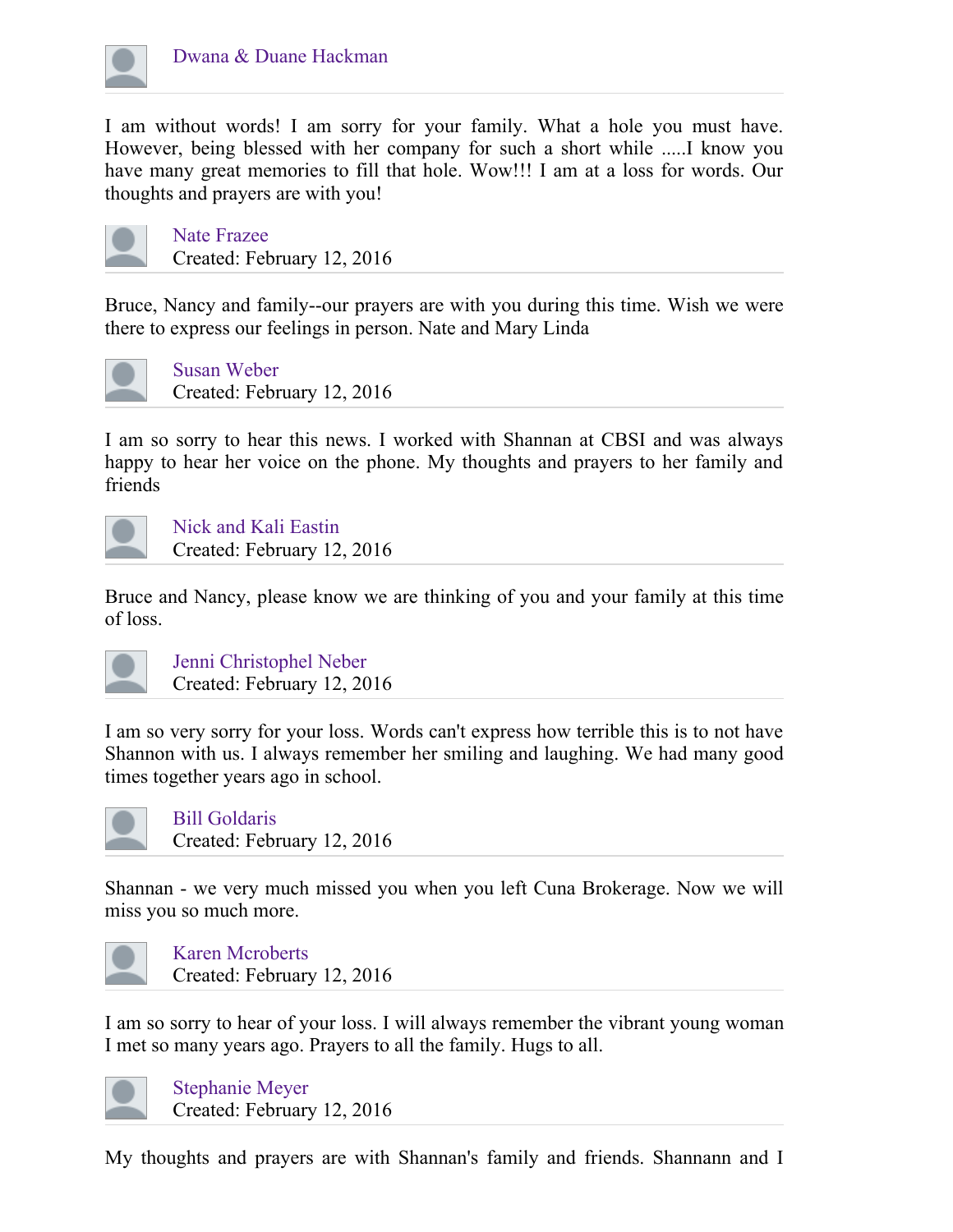worked together at Cuna Brokerage. She was always the person when I was having a bad day to show me the positive and put a smile back on my face.



Will [Rutledge](https://disqus.com/by/will_rutledge/) Created: February 12, 2016

I am very sorry to hear of your loss. Shannan and I were co-workers and friends at CMG. I could always count on a laugh, or a blunt conversation from Shannan. Whatever was needed. I have missed her since she left CMG and my heart is heavy with the news of her passing. Prayers and thoughts for you all.



Erin [Langan](http://www.kaisercorson.com/_mgxroot/obits/print.php?id=1589242&obit_text=1&main_obit_photo=1&memories=1&all_photo=1&service_info=1&print_all=1&) Created: February 12, 2016

To the Gipple family, though Shannan and I have been out of touch for several years now, you are all in my thoughts and prayers as I receive this sad news. Shannan was a wonderful best friend to me throughout our school years and she was always such a joyful soul. I'm deeply saddened to hear this news. I know she will be missed.



Steph [Coontz](http://www.kaisercorson.com/_mgxroot/obits/print.php?id=1589242&obit_text=1&main_obit_photo=1&memories=1&all_photo=1&service_info=1&print_all=1&) Created: February 12, 2016

Tammy and family : i am so sorry for your loss. You have my deepest sympathy

## Photos



## Services